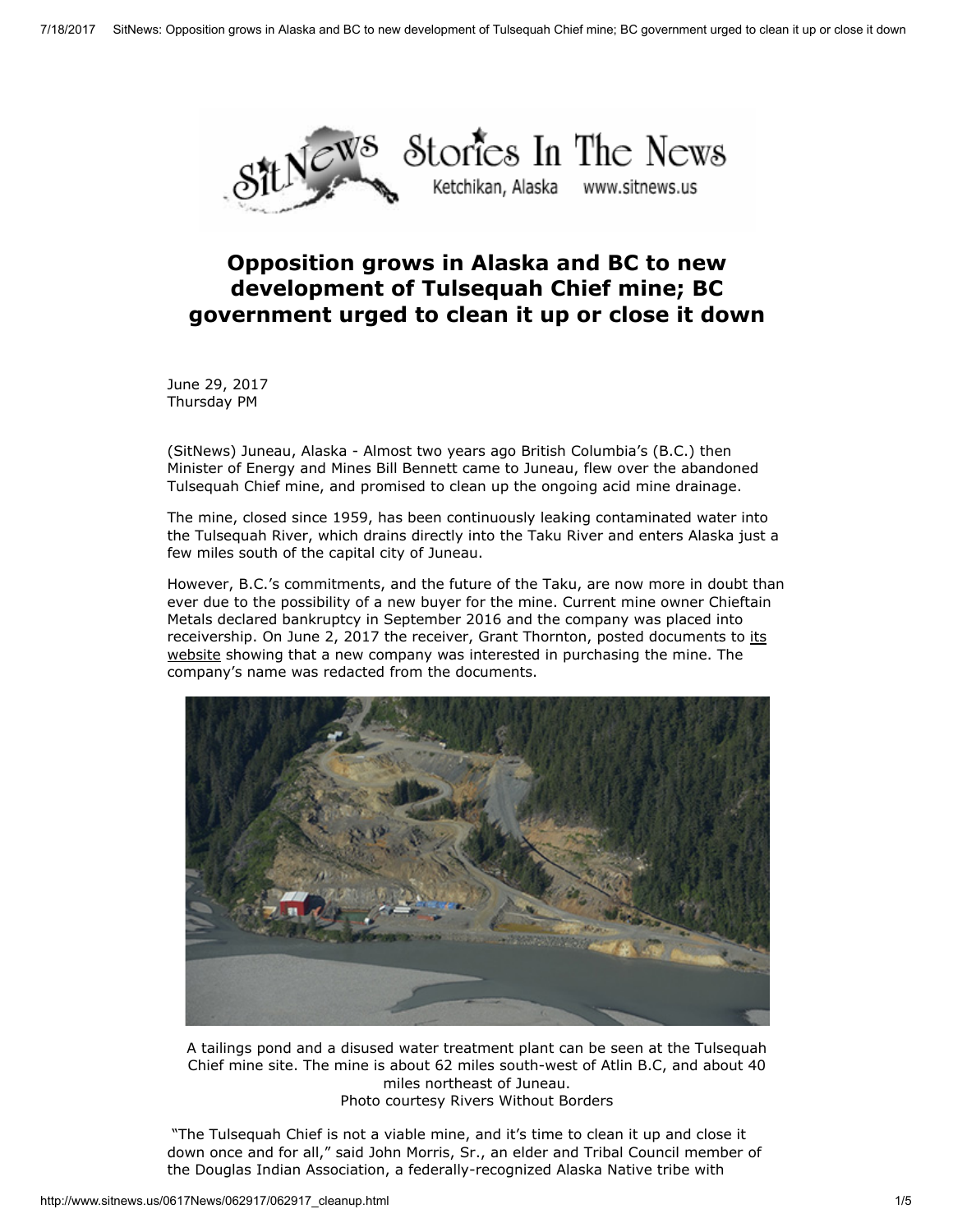7/18/2017 SitNews: Opposition grows in Alaska and BC to new development of Tulsequah Chief mine; BC government urged to clean it up or close it down

traditional territory in the Taku watershed. "Two mining companies have gone bankrupt trying to re-open this mine and have left a legacy of toxic acid mine drainage into salmon habitat. B.C.'s assurances of mine cleanup seem hollow, with B.C. more interested in re-opening this failed mine rather than cleaning up its 60 year legacy of pollution."

"It is shocking that B.C. has not discussed the implications of a new mine buyer with the State of Alaska through the Statement of Cooperation signed last year," said Frederick Olsen, Jr, President of the Organized Village of Kasaan and Chairman of the United Tribal Transboundary Mining Work Group. "Alaska needs to seek the help of the U.S. federal government to hold B.C. accountable for its environmental responsibilities at Tulsequah Chief."

Quoting a news release from Rivers Without Borders, Bennett visited the mine site in August 2015, seemed shocked at the acid mine drainage pouring into the river and promised to remedy the problem. However, he quickly started backtracking, claiming no contamination was entering the river and there was no environmental threat, despite evidence to the contrary. People on both sides of the border now worry B.C. is hoping to pass cleanup responsibility to a new mine buyer, a tactic that has resulted in two bankruptcies and little effort to halt the pollution.

"Trying to re-open the Tulsequah Chief a third time is not a cleanup plan. It is a recipe for another bankruptcy, more pollution, and opening up the heart of the Taku to mining and road building," said Chris Zimmer, Alaska Campaign Director for Rivers Without Borders. "Why would B.C., and this new buyer, want to re-invigorate a 20 year old international controversy that was the impetus for the growing concerns about B.C. mining across the transboundary region? This is a Clark/Bennett leftover that the new incoming B.C. government should end."

There is significant opposition to the mine, a [proposed](http://casebrief.wikia.com/wiki/Taku_River_Tlingit_First_Nation_v_British_Columbia_(Project_Assessment_Director)) access road and river barging access, while feasibility studies have shown [substantial](http://riverswithoutborders.org/blog/2013/04/tulsequah-chief-mine-proposal-extremely-risky) economic risks. In 2012 the Taku River Tlingit First Nation passed a Joint Clan [Mandate](http://www.marketwired.com/press-release/taku-river-tlingit-joint-clan-forum-rejects-proposed-tulsequah-chief-project-1731312.htm) opposing the mine. The Douglas Indian Association and the Organized Village of Kasaan recently passed resolutions calling for cleanup and closure of Tulsequah Chief. A recent letter from six Alaska legislators to the governor called for more actions to ensure cleanup of Tulsequah Chief, noting "It is strikingly apparent that B.C. is and has been awaiting a new mine buyer to avoid financial obligations for cleanup."

"Children of the Taku Society supports the 2012 Taku River Tlingit First Nation consensus mandate opposing the Tulsequah Chief Mine. The secretive negotiations about a new mine buyer without First Nation input further fuel our desire to stop this mine that threatens our sovereignty and our territory. Any buyer should note the Taku River Tlingit mandate and consult with the First Nation before any decision is made," said Chantelle Hart of the Children of the Taku Society, a volunteer Yukon-based society dedicated to maintaining the culture, traditions and heritage of the Taku River Tlingit First Nation. "The Tulsequah Chief Mine is a legacy from the Christi Clark administration that the new B.C. government should promptly clean up and close down."

"It is shocking that B.C. has not discussed the implications of a new mine buyer with the State of Alaska through the Statement of Cooperation signed last year. Alaska needs to seek the help of the U.S. federal government to hold B.C. accountable for its environmental responsibilities at Tulsequah Chief," said Frederick Olsen, Jr., Chairman of the United Tribal Transboundary Mining Work Group, which represents 16 tribes in Southeast Alaska. "If B.C. can't solve the pollution problem at the relatively small Tulsequah Chief, what can we expect at much larger mines such as Red Chris and KSM, especially without federal involvement under the Boundary Waters Treaty?"

Today's broad concerns about B.C. mining across the transboundary Taku, Stikine and Unuk watersheds began with the Tulsequah Chief in the late 1990's. Alaskans and British Columbians were then concerned about one, relatively small, B.C. mine that posed serious threats to salmon habitat and fisheries in one watershed. These concerns have now spread across the entire transboundary region due to B.C.'s aggressive mining programs.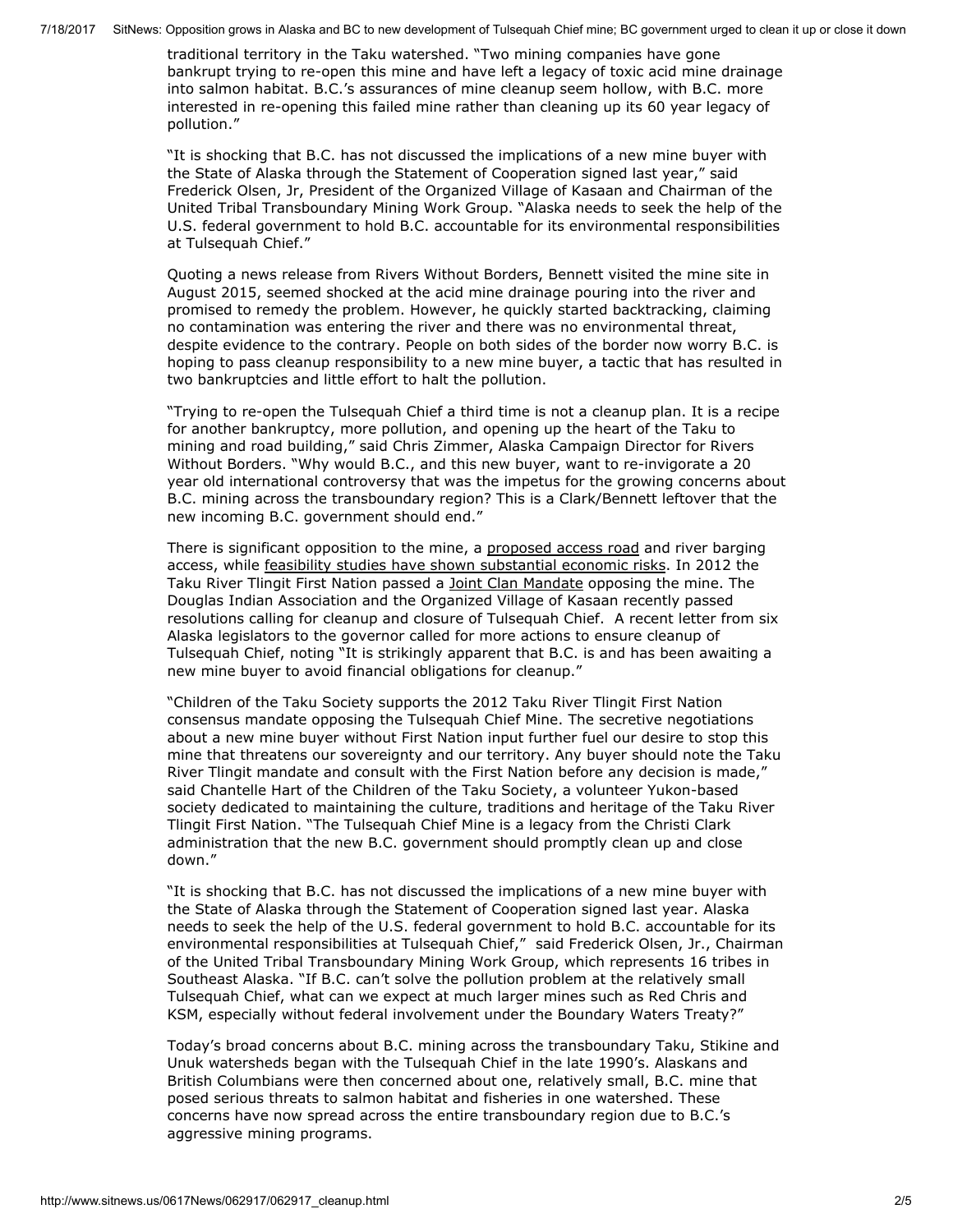7/18/2017 SitNews: Opposition grows in Alaska and BC to new development of Tulsequah Chief mine; BC government urged to clean it up or close it down

"Given Tulsequah Chief, Mount Polley, critical B.C. Auditor General reviews of mining oversight, and weaknesses in the Alaska/B.C. Statement of Cooperation, we have real reason to worry about B.C.'s mining upstream of us. If B.C. wants us to take its words about environmental responsibility seriously, the province should start by taking action to clean up and close down Tulsequah Chief, said Cynthia Wallesz, Executive Director of the United Southeast Alaska Gillnetters. "This ongoing pollution is a clear sign B.C. is far more interested in supporting the mining industry than in enforcing laws, honoring treaties and being a responsible neighbor. Alaska needs to step up and ask for help from our congressional delegation and federal government."

"If B.C. officials want to be good neighbors, prove their commitment to environmental stewardship, and protect existing uses they could start by cleaning up the mess at Tulsequah Chief and working with the State of Alaska to secure meaningful protections for water quality, fish and wildlife, and folks on both sides of the border that rely on an abundance of healthy natural resources," said Dale Kelley, Executive Director of Alaska Trollers Association.

The Organized Village of Kasaan and the Douglas Indian Association, federally recognized Indian Tribes in southeast Alaska, also have passed separate resolutions calling for the cleanup of an abandoned Canadian mine that has been leaking contamination for over 50 years into a salmon-rich river that flows into Alaska.

"If B.C. can't solve the pollution problem at the relatively small Tulsequah Chief, what can we expect at much larger mines such as Red Chris and KSM, especially without federal involvement under the Boundary Waters Treaty?" asked Clinton Cook, Sr., President of the Craig Tribal Association, "We've all seen what happened at Mount Polley."

Rob Sanderson, Jr., 1st Vice President of Central Council Tlingit & Haida Indian Tribes of Alaska sees the problems at Tulsequah Chief as a real world example of BC mining practices and BC's failure to enforce water quality laws. "Alaska clearly needs help from our federal government to hold BC accountable and protect Alaska's downstream interests."

This lack of action by BC underscores the concern of the citizens of southeast Alaska as many much larger mining projects are either operating or obtaining permits to operate in the three-transboundary Rivers originating in BC but flowing into the Pacific through Alaska.

"It seems that this latest promise by the government is following the path of 100's of years of promises," stated John Morris Sr.

Carrie James of the Ketchikan Indian Community wonders how Alaskans can depend on British Columbia. "They assured us that the Tulsequah Chief would be cleaned up. We simply cannot trust BC to do the right thing. We need enforceable protections."

"Our state of Alaska and the province of British Columbia have a good 'Neighborhood Watch Program' outlined, if you will, with their MOU/SOC process," said Frederick Olsen, Jr, "But we still need 'the Police' as in federal involvement under the Boundary Waters Treaty of 1909, the International Joint Commission, et cetera. We need the United States to honor its fiduciary Trust responsibility to its Alaskan Tribes."

In 1997, Redfern Resources Ltd. applied to the BC Province for an Environmental Assessment (EA) Certificate to develop a 2,250-tonne-per-day underground copper, lead, zinc, gold and silver mine at the old mine site. It conducted various development activities until winding down in 2008 and being placed in receivership in 2009.

The mine is currently owned by Chieftain Metals (Chieftain), who acquired the property in 2010 and received an EA certificate in 2012. Chieftain agreed to address acid rock drainage issues as part of re-development of the mine. The Tulsequah Chief mine, 62 miles south-west of Atlin B.C., was operated by Cominco as a copper/lead/zinc, silver and gold mine from 1950 to 1957. The mine site is on the Tulsequah River about 7 miles upstream from its confluence with the Taku River which drains into Taku Inlet near Juneau, Alaska.

Acid Rock Drainage (ARD) has been leaching from the old mine workings and waste rock at the Tulsequah Chief mine into the Tulsequah River since historic mining ceased